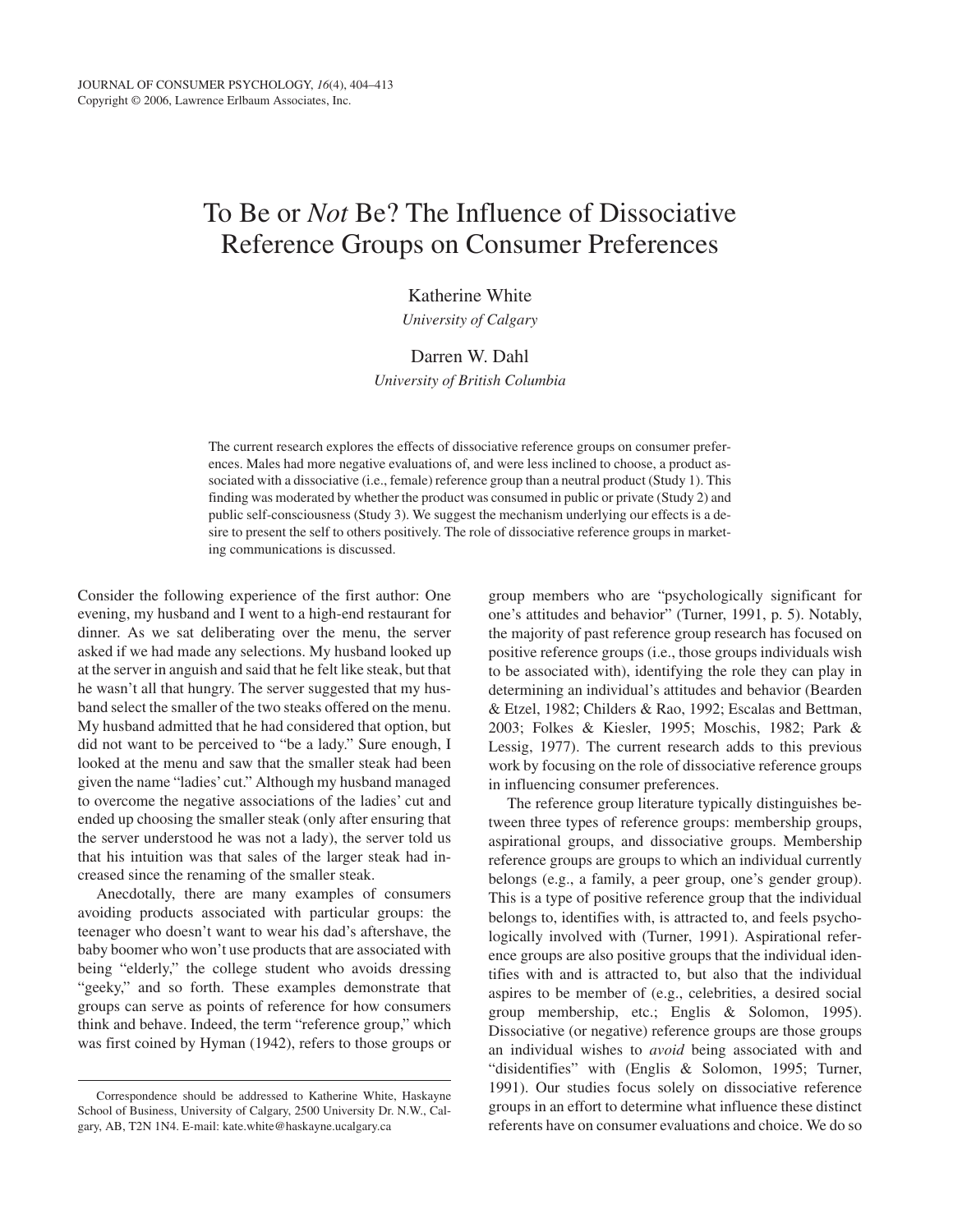by identifying self-presentation concerns as a mechanism by which these dissociative effects are realized. Although previous research links self-identity to reference group influence (Haslam, McGarty, & Turner, 1996; Platow, Mills, & Morrison, 2000; Terry & Hogg, 1996; Whittler & Spira, 2002), in the current studies we show that self-presentation concerns play an important role in determining the impact of dissociative influence.

The current research makes a number of contributions. Foremost, to our knowledge, this research is the first test of the notion that dissociative reference groups can impact consumer evaluations and preferences. Although past research on consumer reference groups has largely examined the role of membership groups on people's self-reports regarding social influence, the current studies demonstrate that the desire to avoid certain groups can influence consumer evaluations and choice. Second, we identify self-presentation concerns as a mechanism that motivates individuals in a dissociation context. We do so by examining key moderators of the influence of dissociative reference groups on consumer preferences, such as whether the consumption is to occur in public versus private, and individual differences in public self-consciousness. Third, we demonstrate the influence of dissociative reference groups not via actual or imagined dissociative group members, but through products associated with particular groups. Previous research (e.g., Bearden & Etzel, 1982; Childers & Rao, 1992, Sengupta, Dahl, & Gorn, 2002) has focused exclusively on the role of actual (or reported) group member influence, whereas we test whether a mere association of a product with a dissociative group will influence consumer preferences.

## PAST RESEARCH ON REFERENCE GROUP INFLUENCE

Past research consistently demonstrates that membership reference groups can influence people's intentions, attitudes, and behaviors (e.g., Abrams, Wetherell, Cochrane, Hogg, & Turner, 1990; Moschis, 1976; Turner, 1991; Turner, Hogg, Oakes, Reicher, & Wetherell, 1987; Whittler & Spira, 2002). For example, members of one's own group have been shown to influence exercise intentions (Terry & Hogg, 1996), intentions to engage in sun protective behaviors (Terry & Hogg, 1996), the persuasiveness of messages (Haslam et al., 1996; Haslam, McGarty, Hutchingson, & Turner, 1994), evaluations of products and advertisements (Whittler & Spira, 2002), self-reports of product and brand selections (Bearden & Etzel, 1982; Park & Lessig, 1977), as well as reports of information seeking and purchasing decisions (Moschis, 1976). In addition, researchers have documented a congruency between group membership and brand usage (Bearden & Etzel, 1982; Childers & Rao, 1992; Mochis, 1985).

Research efforts have also focused on the aspirational role of referent others. People can become inspired and motivated

by relevant group members (Lockwood & Kunda, 1997), particularly when the group member's state of affairs is perceived to be attainable (Lockwood & Kunda, 2000). Similarly, aspirational reference groups have been shown to guide consumer preferences. Most of this research focuses on the role of celebrities or athletes in influencing consumers (Batra & Homer, 2004; Erdogan, Baker, & Tagg, 2001). For example, research suggests that celebrities are often effective endorsers when there is a "match-up" between the celebrity and the product (Kamins, 1990; Till & Busler, 1998) and when the celebrity doesn't endorse too many products (Tripp, Jensen, & Carlson, 1994). In addition, identification with admired groups relates to purchase intentions. For example, Madrigal (2000) demonstrated that the level of identification with a basketball team was positively related with intentions to purchase a sponsor's products. In sum, past research has largely focused on consumer social influence via both membership and aspirational reference groups.

# DISSOCIATIVE REFERENCE GROUPS AND SELF-PRESENTATION CONCERNS

Although past research highlights the importance of membership and aspirational groups in determining consumer preferences, we suggest that dissociative reference groups will also have implications for consumer evaluations and choice, particularly when self-presentation concerns are salient. Research suggests that there are a number of "possible selves" that an individual has the potential to become in the future (e.g., Markus & Nurius, 1986) and that these possible selves include *undesired selves* that we wish to avoid (Markus & Nurius, 1986; Ogilvie, 1987). Research also indicates that people not only favor in-groups (i.e., membership groups), but also avoid and disparage out-groups (e.g., Brewer, 1979; Marques, Abrams, & Paez, 1998; Turner, 1975) and decrease their association with groups that do not confer positive associations (Jackson, Sullivan, Harnish, & Hodge, 1996). Moreover, research suggests that consumers will avoid products with negative symbolic implications (Banister & Hogg, 2004), exhibit negative attitudes toward lifestyles they wish to avoid (Lowrey, Englis, Shavitt, & Solomon, 2001), and demonstrate who they are by avoiding particular products (Muniz & Hamer, 2001). It seems likely, then, that the desire to avoid dissociative reference groups will influence consumer preferences.

Such a desire to avoid association with dissociative reference groups should be particularly motivational (rather than the desire to avoid out-groups more generally) because a dissociative reference group is a very specific type of out-group. Although there are some out-groups the individual is not really concerned about, a dissociative reference group is an out-group that the individual is motivated to avoid being associated with. For example, consider a student who views herself as belonging to a particular in-group, "the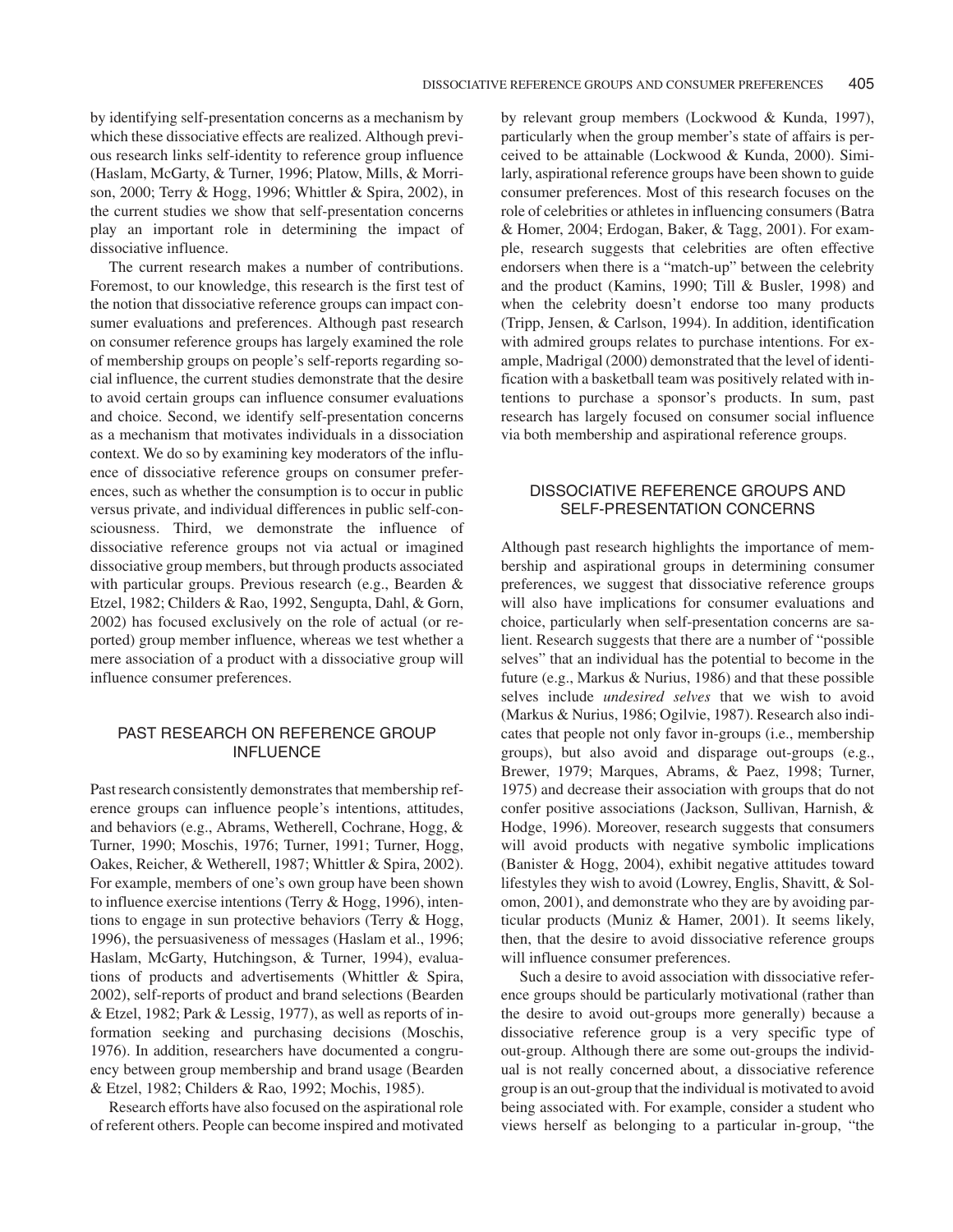jocks." She may consider "the skaters" to be an out-group, but is not concerned about them and would not go out of her way to avoid a product associated with being a skater (e.g., cargo shorts or certain styles of shoes). However, if she considers "nerds" to be a dissociative reference group, then she may indeed go out of her way to avoid a product associated with that group (e.g., a pocket protector).

We further propose that not only will dissociative reference groups have implications for consumer evaluations and choice, but that this effect will be more pronounced when self- presentation concerns are relevant. Indeed, self-report research suggests that membership reference groups may have greater influence when the product is publicly rather that privately consumed (Bearden & Etzel, 1982; Childers & Rao, 1992). Bourne's original theorization regarding reference group influence suggested that membership reference groups exert greater influence when consumption is more conspicuous (Bourne, 1957), presumably because this is when people are most concerned with self-presentation. In addition, attitude research indicates that individuals are more likely to oppose another person's opinion when that individual is associated with a negative reference group, a finding that is correlated with public self-consciousness (Carver & Humphries, 1981).

Furthermore, products are often used to symbolize to others what type of person the individual is, and serve "… as a means of communication between the individual and his significant references" (Grub & Grathwohl, 1967, p. 24). Indeed, people's consumption patterns (Argo, Dahl, & Manchanda, 2005; Graef, 1996; Pliner & Chaiken, 1990; Ratner & Kahn, 2002) and tendencies to use products to represent the self to others (Sengupta et al., 2002) are related to self-presentation concerns. Similarly, it seems likely that products associated with particular reference groups will have implications for consumer evaluations and choice, particularly when self-presentation concerns are relevant. Drawing on the findings that reference group influence has been hypothesized to be more pronounced in public and that people use products symbolically to convey who they are to others, we propose that dissociative influence will be largely motivated by self-presentation concerns (e.g., Goffman, 1959; Schlenker, 1980). Furthermore, research finds that those who are concerned with self- presentation are particularly focused on *avoiding* negative outcomes (Wooten & Reed, 2004). Because dissociative reference groups represent groups that consumers wish to *avoid* association with, and avoidance of negative outcomes is an important component of self-presentation, we propose that self-presentation concerns will underlie consumers' tendency to avoid products associated with dissociative groups.

Across three studies, we test how dissociative reference groups influence consumer preferences. In our first study, we begin by demonstrating that dissociative reference groups can influence consumer evaluations and choice. In Study 2, we test for the role of self-presentation concerns in determin-

ing dissociative influence by examining the moderating role of consumption setting (i.e., whether the consumption occurs in public rather than private). Finally, in Study 3, we further explore the role of self-presentation concerns in dissociative influence by examining whether individual differences in public self-consciousness relate to the tendency to avoid products associated with a dissociative referent.

#### STUDY 1

The goal of Study 1 was to demonstrate that dissociative reference groups can influence consumer preferences. In Study 1, we used gender to manipulate reference group. Past research has demonstrated that one's gender group is an important component of the self-concept (Cross & Markus, 1993; Oyserman & Markus, 1993) and that people sometimes have negative attitudes towards activities associated with the opposite sex (Nosek, Banaji, & Greenwald, 2002). Importantly, this effect is often stronger for males who tend to be more motivated to avoid activities associated with being female (Elling & Knoppers, 2005) and tend to incur greater social ramifications for exhibiting feminine traits (Brooks, 2000). Thus, we used a product that was associated with being female to represent a choice associated with a dissociative reference group for males. We predicted that:

H1: Males will be less inclined to choose and will have more negative evaluations of a product that is associated with a dissociative (i.e., female) reference group than a product that is not associated with a dissociative reference group.

We tested this prediction by having participants choose from among various menu options. In the chef's cut condition, participants' choices of the key item—steak—included the chef's cut (10 oz) or the house cut (12 oz). In the ladies' cut condition, participants' choices of steak included the ladies' cut (10 oz) or the house cut (12 oz). We predicted that, in the ladies'cut condition, males would be less likely to choose and would have less positive evaluations of the ladies' cut steak than the house cut steak. In the chef's cut condition we did not anticipate any differences in ratings or choice of the chef's cut or house cut steak. We anticipated that females would have similar evaluations of the 10-oz steak regardless of whether it was called ladies' cut or chef's cut, because neither label represents a dissociative reference group for them. In fact, they might show a slight preference for the ladies' cut steak, because this would represent a membership group for them.

# Method

Participants. Eighty-two (41 males and 41 females) participants from a large North American university com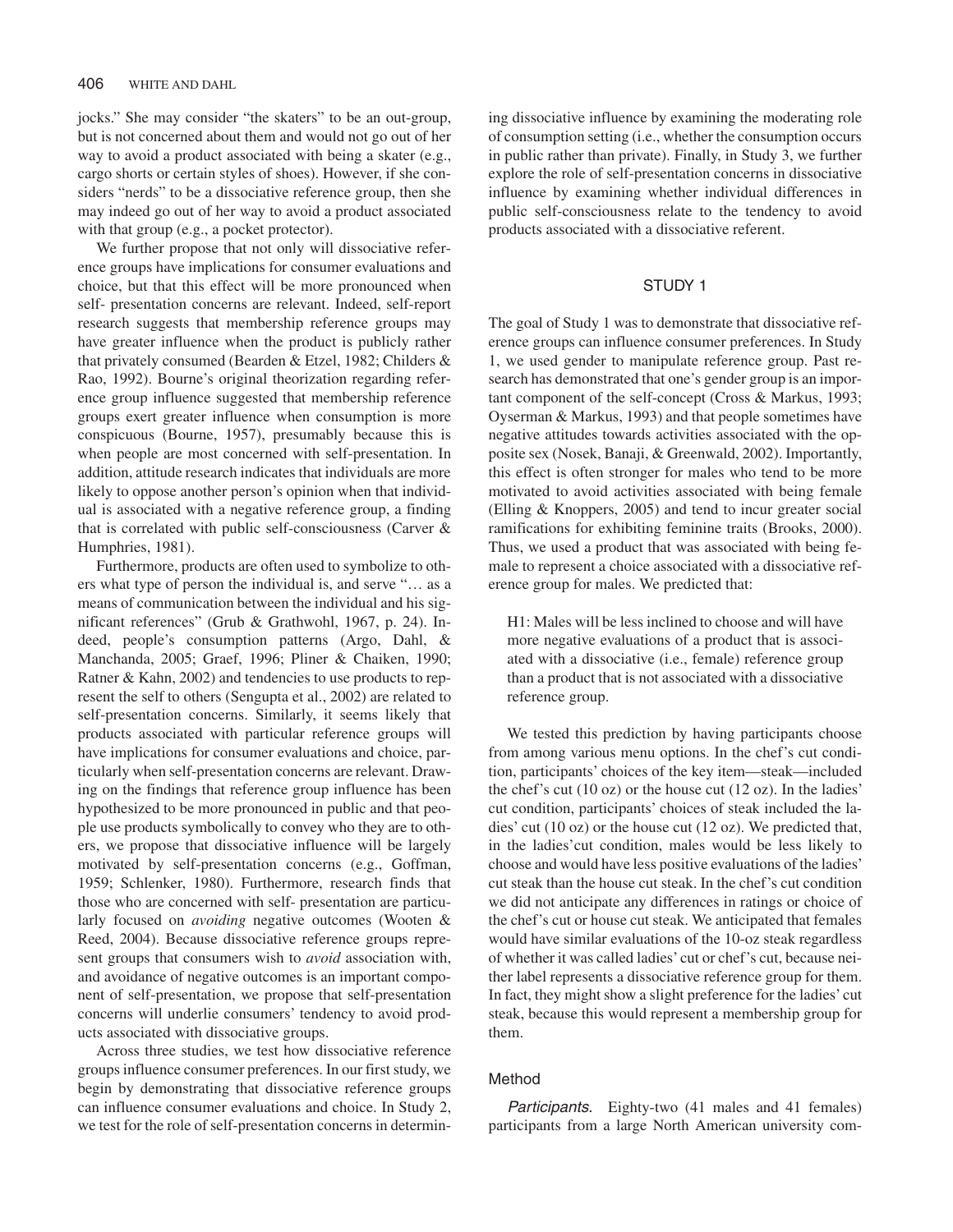pleted questionnaires regarding menu selections for course credit.

Procedure. Participants were run in small groups of three to six people, and completed questionnaires asking them to imagine that they had been invited to attend a banquet for work. They read that they had been asked to select the menu items that they would like for their appetizer, entrée, and dessert. In order to encourage participants to select steak, they read: "You are tempted to select a lighter appetizer and perhaps a steak for your main course. …" Note that although this prompt should increase choice of steak in general, it should not differentially influence which steak was chosen across conditions. To reduce demand characteristics, participants viewed a menu with multiple options on it. Participants then selected which specific items they would choose and evaluated every option that was available on the menu.

Independent variables. This study used a 2 (participant gender: male vs. female) × 2 (reference group label: ladies' cut vs. chef's cut)  $\times$  2 (steak size: 10 oz vs. 12 oz) mixed model design (with steak size as the within-subjects measure). Participants were presented with two options for the key item, steak. In the chef's cut condition, the options provided were the house cut steak (12 oz) and the chef's cut steak (10 oz). In the ladies' cut condition, the two options were the house cut steak (12 oz) and the ladies' cut steak (10 oz). Thus, participants were always offered the same 12-oz option (the house cut), and what was varied was their second option (the 10-oz option labeled as either ladies' cut or chef' cut). The order of presentation of the two steak options was counterbalanced.

Dependent variables. Participants were given the opportunity to indicate which menu items they would choose for their appetizer, entrée, and dessert. The first dependent variable was the proportion of males and females who indicated they would choose the 10-oz versus the 12-oz steak for their entrée. The second dependent variable was participants' evaluations of the different steaks. Participants evaluated each menu option on three 9-point scales, ranging from 1 (*unfavorable*) to 9 (*favorable*), 1 (*dislike*) to 9 (*like*) (9), and 1 (*bad*) to 9 (*good*). These items were averaged to create indexes of steak evaluations for the 10-oz and 12-oz steaks (as = .92 and .96, respectively). Finally, participants completed a suspicion probe and were debriefed. Examination of responses across all three studies indicated that no participants were aware of the experimental hypotheses.

## Results and Discussion

Choice of steak. Chi-square analysis was used to examine the menu choices that people made. First we examined the choices of males who selected steak (36 people). In the chef' cut condition, 47% chose the 10-oz steak (i.e., the chef's cut) and 53% chose the 12-oz steak (i.e., the house cut). However, in the ladies' cut condition, only 5.3% of males chose the 10-oz steak (i.e., the ladies' cut) and 94.7% of males chose the 12-oz steak (i.e., the house cut),  $\gamma^2(1)$  = 8.36,  $p < 0.01$ . Females' choices were not differentially affected by reference group condition,  $\chi^2(1) = .84$ ,  $p < .65$ . In the chef's cut condition, females were more likely to select the 10 oz  $(78%)$  than the 12 oz  $(21%)$ , and in the ladies' cut condition, females were more likely to select the 10 oz (82%) than the 12 oz (18 %). The tendency to choose steak (vs. another menu item) did not significantly differ across the ladies' cut (72%) or chef's cut (80%) conditions,  $\chi^2(1) = .82$ , *p*  $< .37.$ 

Evaluations of steak. Because each participant made ratings of the 10-oz steak and the 12-oz steak, steak size was analyzed as a within-subjects measure. A 2 (participant gender: male vs. female)  $\times$  2 (reference group label: ladies' cut steak vs. chef's cut steak)  $\times$  2 (steak size: 10 oz vs. 12 oz) mixed model ANOVA revealed the predicted three-way interaction,  $F(1, 78) = 5.52$ ,  $p < .03$  (refer to Figure 1). Further, when selecting for males only, the interaction between reference group label and steak size was statistically reliable, *F*(1,  $39$ ) = 7.45,  $p < .01$ . Males rated the 12-oz and the 10-oz steaks similarly in the chef's cut condition (i.e., when the 12 oz was the "house cut" and the 10 oz was the "chef's cut"; *M*s = 7.95 and 7.90, respectively), *t*(39) = .23, *p* > .4. As predicted, in the ladies' cut condition (when the 12 oz was the "house cut" and the 10 oz was the "ladies' cut"), males rated the 12-oz steak significantly more positively  $(M = 7.67)$  than the 10-oz steak ( $M = 6.80$ ),  $t(39) = 4.35$ ,  $p < .001$ . In addition, males rated the 10-oz steak more positively in the chef's cut condition than in the ladies' cut condition,  $t(39) = 5.23$ ,  $p <$ .001. Although females demonstrated a preference for the 10-oz over the 12-oz steak, they were not differentially influenced by reference group label, as indicated by a lack of an interaction between reference group label and steak size when selecting for females only,  $F(1, 39) = 0.49$ ,  $p < .50$ .

Posttest. In order to confirm that males' avoidance of the ladies' cut steak was related to dissociative concerns, we conducted a posttest. Fifty-four male participants were asked to complete ratings of either the ladies' cut, the chef's cut, or the house cut steak on 9-point scales: "I dislike the name associations of this product," "I want to avoid being associated with this product," and "This product reflects who I do not want to be." These items were averaged to create a dissociative index  $(a = .92)$ . A one-way ANOVA revealed a significant effect for steak type on dissociative concerns, *F*(2,  $51$ ) = 23.13 *p* < .001. Although the house cut and chef's cut steaks did not differ in terms of dissociative concerns,  $M =$ 2.80 and 2.95, respectively,  $t(51) = .23$ ,  $p < .81$ , the ladies' cut steak was perceived as being more dissociative  $(M = 6.20)$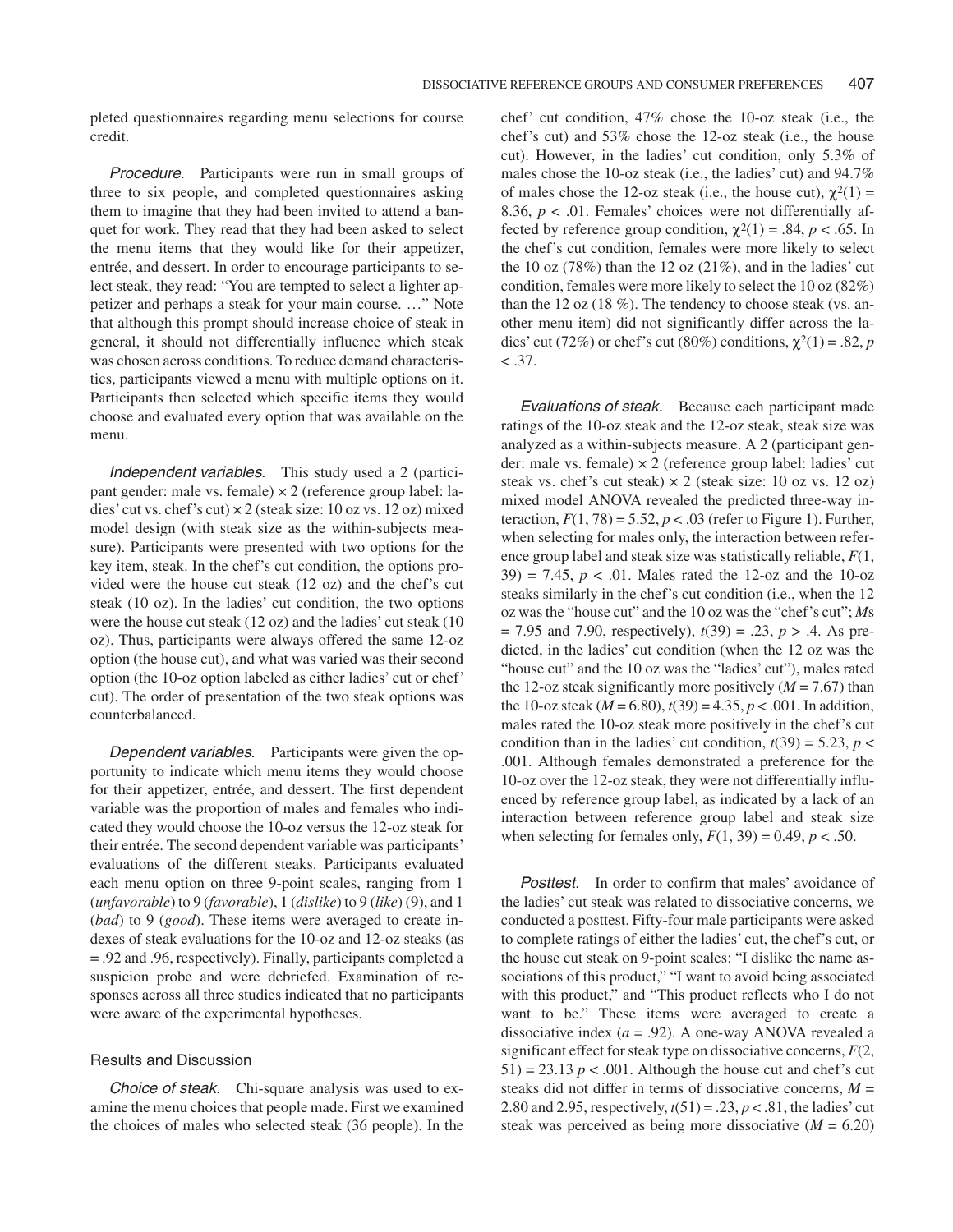

FIGURE 1 Steak Ratings Among Females and Males as a Function of Reference Group Condition.

than both the house cut steak,  $t(51) = 6.07$ ,  $p < .001$ , and the chef's cut steak,  $t(51) = 5.24$ ,  $p < .001$ .

The results of Study 1 provide evidence that dissociative reference groups do indeed have implications for consumer evaluations and choice. Males who were offered a steak called "the ladies'cut" gave less favorable evaluations of and were less inclined to choose that steak, than when the same steak was called "the chef's cut." An examination of the mean evaluation ratings demonstrates that it is avoidance motivation and not approach motivation that is driving our effect. In the ladies'cut condition, males' evaluations of the 12-oz steak (house cut) did not increase; rather, their evaluations of the 10-oz steak (ladies' cut) decreased. Stated differently, although males in the ladies'cut condition were more likely to choose the 12-oz steak than the 10-oz steak, this was due to decreased liking for the 10-oz steak. Interestingly, females did not show a preference for the "ladies'cut" option, which would represent a membership reference group for them. Thus, in this study, we found evidence that a dissociative reference group exerted a more reliable effect on consumer preferences than did a membership reference group. In the following studies, we test whether dissociative influence is due to self- presentational concerns.

#### STUDY 2

In Study 2, we wished to experimentally test whether the findings in our first study might be due to self-presentation concerns (i.e., Schlenker, 1980). Recent research has demonstrated that consumers adjust their coupon usage decisions (Ashworth, Darke, & Schaller, 2005), demonstrate implicit attitudes (Czellar, 2006), misrepresent their purchases (Sengupta et al., 2002), allow store image to influence their product judgments (Lee & Shavitt, forthcoming), and alter their responses in focus groups (Wooten & Reed, 2000) for reasons of self-presentation. Because the desire to present a positive self-image to others is heightened in public rather than in private (e.g., Wooten & Reed, 2004), we anticipated that the tendency to avoid dissociative groups would be more pronounced when consumption was to occur in the presence of others. Although self-report research suggests that reference groups may have greater influence when the product is publicly rather that privately consumed (Bearden & Etzel, 1982; Childers & Rao, 1992), we wished to experimentally test whether dissociative reference groups might be more influential when consumption was to occur in public rather than private. Because self-presentation concerns should be reduced when consumption takes place in the absence of others, we predicted that the effect of dissociative reference groups on consumer preferences would be diminished when consuming in private:

H2: Males will have more negative evaluations of, and will be less inclined to choose, a product that is associated with a dissociative reference group than a neutral product when the product is to be consumed in public. Males will not be as influenced by a dissociative label when the product is to be consumed in private.

### Method

Participants. This study recruited 190 paid male participants from a large North American university.

Procedure. Participants completed a questionnaire asking them to imagine that they had been sent on a training course by their employer. They read that they had been in workshops all day and were planning on purchasing something from the room service menu for dinner. In this study, participants once again viewed multiple menu options. In order to encourage choice of steak, and in particular the smaller steak, participants read: "You aren't feeling too hungry because you had a late lunch; however, you are tempted to select steak for dinner." They were asked to select the specific menu item they would choose and to evaluate each menu option.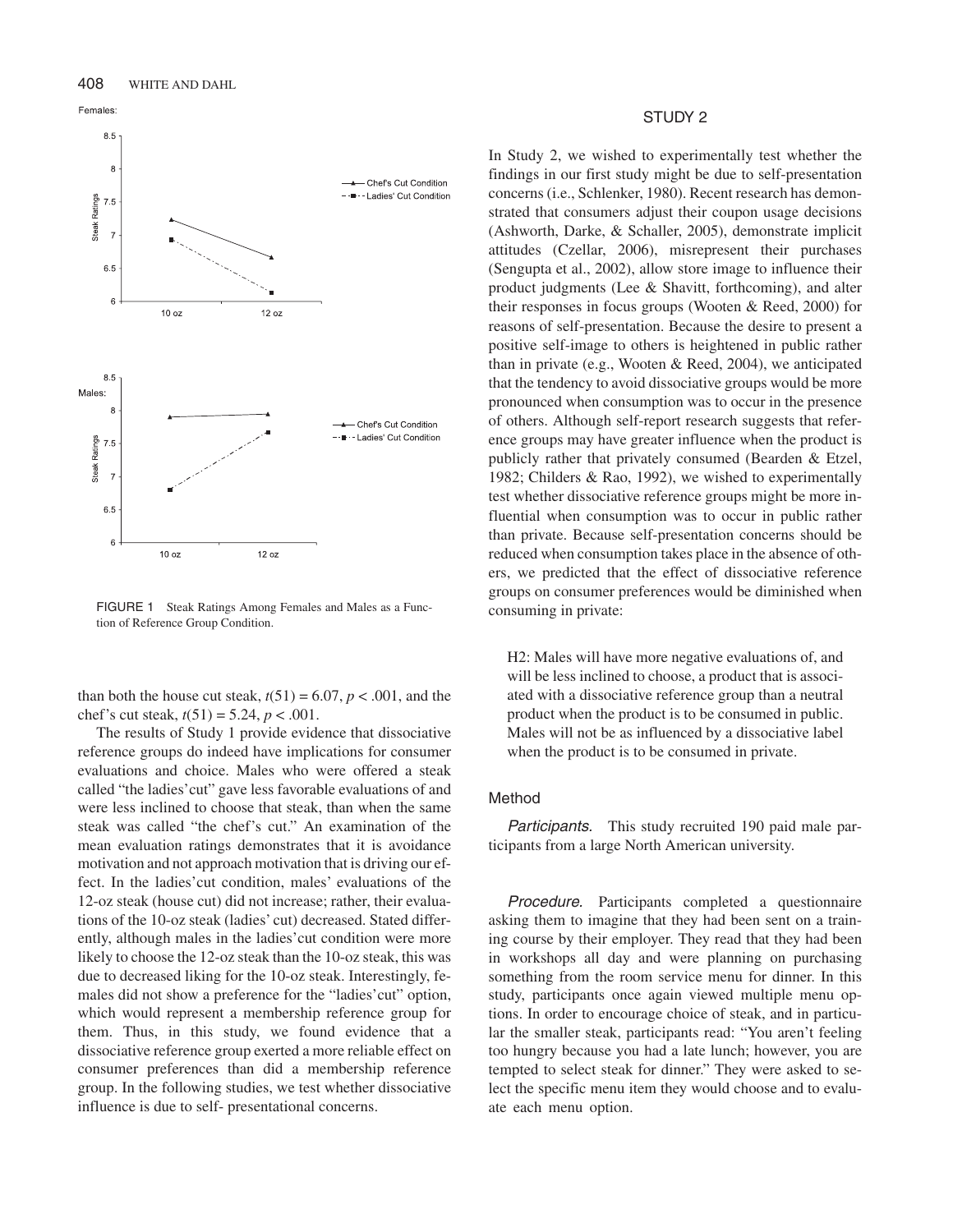Independent variables. This study used a 2 (reference group label: ladies' cut vs. chef's cut)  $\times$  2 (setting: public vs. private)  $\times$  2 (steak size: 10 oz vs. 12 oz) mixed model design. As in Study 1, we used people's ratings of the 10-oz and 12-oz steaks as the within-subjects factor. In order to manipulate setting, participants read that they would either be "hanging out alone in your hotel room" (private condition) or "hanging out with some of the other trainees in your hotel room" (public condition).

Dependent variables. The same two dependent variables described in Study 1 were used.

**Pretest.** To confirm the effectiveness of our setting manipulation, a pretest was conducted. Forty-seven participants were asked to read either the public or private manipulation. They then responded to four items, ranging from 1 (*not at all*) to 7 (*very much so*) : "Will you be eating in the presence of others?" "To what degree will your dinner be public?" "Will you be eating alone?" and "To what degree will your dinner be in private?" The items were scored such that higher numbers indicated more public consumption and were averaged to create a public consumption index ( $\alpha$  = .92). A *t* test revealed that participants in the public condition perceived their consumption to be more public  $(M=4.98)$  than did those in the private condition  $(M=3.03)$ ,  $t(45) = 4.65$ ,  $p < .001$ . Thus, our setting manipulation was shown to be effective.

#### Results and Discussion

Steak choice. First, we examined the specific selections of those who chose steak (105 people; 50 in the private condition and 55 in the public condition). When selecting for those who believed they would be consuming in public, males in the chef's cut condition were equally likely to choose the 10-oz (chef's cut, 50%) and the 12-oz (house cut, 50%) steaks. Males in the ladies' cut condition, however, were significantly less likely to chose the 10-oz (ladies' cut, 15%) than the 12-oz (house cut, 85%) steak,  $χ$ <sup>2</sup>(1) = 7.73, *p* < .01. When selecting for those who believed they would be consuming in private, participants in the chef's cut condition were similarly likely to choose the 10 oz (46%) and the 12 oz (54%). Participants in the ladies' cut condition were not significantly more likely to choose the 12 oz (65%) than the 10 oz,  $35\%$ ;  $\chi^2(1) = .65$ ,  $p > .4$ . The percentage of people who opted to choose steak did not vary across the ladies' cut (50%) or the chef's cut (50%) conditions.

Steak evaluations. A 2 (reference group label: ladies' cut vs. chef's cut)  $\times$  2 (setting: public vs. private)  $\times$  2 (steak size: 10 oz vs. 12 oz) mixed model ANOVA, using steak size as a within-subjects variable, was conducted. The results revealed a significant three-way interaction between reference group, setting, and steak size,  $F(1, 186) = 4.14$ ,  $p < .05$ . When

selecting for those who believed they would be consuming in public, the interaction between reference group label and steak size was significant,  $F(1, 95) = 13.21$ ,  $p < .001$ . Planned contrasts revealed that, among participants who believed they would be consuming in public, those in the chef's cut condition rated the 10-oz (i.e., chef's cut) and 12-oz (i.e., house cut) steaks similarly,  $M = 7.18$  and 7.08, respectively,  $t(95) = .53$ ,  $p$ <.6.However,amongparticipantswhobelievedtheywouldbe consuming in public, those in the ladies' cut condition rated the 10-oz (i.e., ladies' cut) steak more negatively  $(M = 6.65)$  than the 12-oz (i.e., house cut) steak,  $M = 7.51$ ,  $t(95) = 4.54$ ,  $p <$ .0001. There was also a qualified main effect for steak size,  $F(1, 95) = 7.95$ .  $p < 01$  ( $M_{10 \text{ oz}} = 6.92$  and  $M_{12 \text{ oz}} = 7.29$ ). When selecting for those who believed they would be consuming in private, the interaction between reference group label and steak size did not reach significance,  $F(1,91) = 1.95 p < .17$  (refer to Figure 2). In addition, there was a nonsignificant trend for the main effect of steak size,  $F(1, 91) = 3.03$ .  $p < .09$  ( $M_{10 \text{ oz}}$  $= 7.23$  and  $M_{12 \text{ oz}} = 7.40$ ).

Study 2 once again demonstrated that consumer preferences can be influenced by a dissociative reference group. Our results indicated that a product associated with a dissociative reference group was evaluated more negatively when making evaluations and consumption choices. Importantly, we



FIGURE 2 Steak Ratings Among Males as a Function of Reference Group Condition and Setting.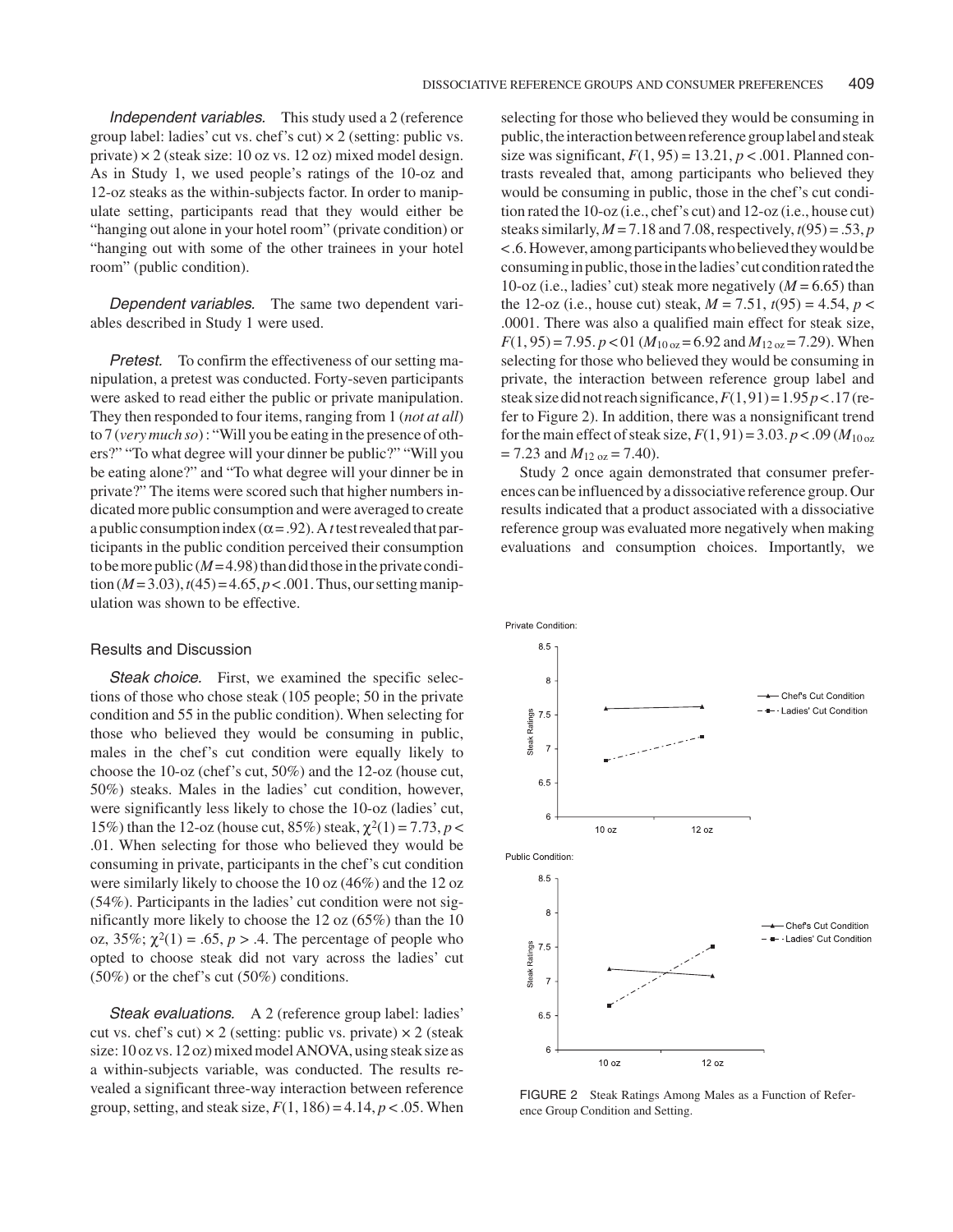showed this effect was more pronounced when consumption was to take place in public rather than in private, and suggest that this is due to greater concern for self-presentation when consumption occurs in public. This finding establishes the important role that self-presentation concerns play in determining dissociative group influence. In addition, this study adds to past research suggesting that situational factors do indeed have an important influence on consumer behavior (e.g., Dijksterhuis, Smith, van Baaren, & Wigboldus, 2005; Johar, Moreau, & Schwarz, 2003; Luo, 2005).

### STUDY 3

In Study 3, we sought to further delineate the mechanism underlying our findings by suggesting that individual differences in the tendency to be concerned with self-presentation (for example, public self-consciousness [Fenigstein, Sheier, & Buss, 1975; Scheier & Carver, 1985] or self- monitoring [Snyder, 1974]) will moderate the impact of dissociative influence. We propose that, because self-presentation concerns underlie dissociative influence, those who have a heightened concern for self-presentation will have a heightened motivation to avoid products associated with a dissociative reference group. We assessed individual differences in self-presentation concerns by using a measure of public self-consciousness (Scheier & Carver, 1985).

According to Scheier and Carver (1985), public self-consciousness refers to "the tendency to think about those self-aspects that are matters of public display" as well as concern with the "qualities of the self from which impressions are formed in other people's eyes" (p. 687). Past research finds that public self-consciousness is related to the use of self-presentation tactics (such as self-handicapping; Sheppard & Arkin, 1989), is positively correlated with favoring national brand labels over bargain brand labels (Bushman, 1993), is associated with observed and self-reported cosmetic use (Miller & Cox, 1982), and is related to the use of clothing to present a particular self-image to others (Solomon & Schopler, 1982). Thus, we predicted that, under conditions of public consumption, those high in public self-consciousness would demonstrate a more pronounced tendency to avoid association with a dissociative reference group. More specifically:

H3: Males will have more negative evaluations of, and will be less inclined to choose, a product that is associated with a dissociative reference group than a neutral product when they are high in public self-consciousness. Those low in public self-consciousness will not be as influenced by the reference group label.

## Method

Participants. This study recruited 84 male participants.

Procedure. Because we utilized the continuous measure of public self-consciousness, this study used a reference group label (ladies'cut vs. chef's cut) × public self- consciousness design. Participants once again completed a questionnaire asking them to imagine that they had been sent to a training course by their employer. All participants took part in the "public" condition as described in Study 2. The same two dependent variables described in Studies 1 and 2 were used.

In addition, participants completed a seven-item measure of public self-consciousness (Scheier & Carver, 1985). Sample items from the scale include "I usually worry about making a good impression" and "I'm concerned about what other people think of me."

## Results and Discussion

Steak choice. First, we examined the specific selections of those who chose steak (55 people; 28 in the ladies' cut condition and 27 in the chef's cut condition). A median split was performed on the public self-consciousness index. When selecting for males high in public self- consciousness, those in the chef's cut condition were equally likely to choose the 10-oz (chef's cut =  $43\%$ ) and the 12-oz (house cut = 57%) steaks. Males high in public self- consciousness in the ladies' cut condition, however, were significantly less likely to choose the 10-oz (ladies' cut =  $7\%$ ) than the 12-oz (house cut =  $93\%$ ) steak,  $\chi^2(1) = 4.76$ ,  $p < .03$ . When selecting for those low in public self- consciousness, participants in the chef's cut condition were somewhat less likely to choose the 10 oz  $(33%)$  than the 12 oz  $(67%)$ . Low in self-consciousness participants in the ladies' cut condition showed a similar tendency (10 oz =  $29\%$  and 12 oz =  $71\%$ ), but this was not significantly different than what was found in the chef's cut condition,  $\chi^2(1) = .07$ ,  $p < .80$ .

Steak evaluations. In order to utilize the continuous measure of public self-consciousness, a regression analysis was used. When predicting the difference score between the 12-oz and 10-oz steak ratings, the interaction between the centred public self-consciousness index and condition (including the main effects for condition and public self-consciousness in the analysis) was significant,  $F(3,81) = 6.85, p < .02, \beta = .38$ .

For ease of presentation, the means based on a median split on the public self-consciousness index are displayed in Table 3. In the ladies' cut condition, those low in public selfconsciousness evaluated the 10-oz steak more negatively (*M*  $= 7.35$ ) than the 12-oz ( $M = 8.16$ ) steak,  $t(81) = 2.79$ ,  $p < 0.01$ . However, those high in public self-consciousness in the ladies cut condition showed a greater tendency to evaluate the 10 oz more negatively  $(M = 6.32)$  than the 12 oz  $(M = 7.83)$ ,  $t(81) = 5.43$ ,  $p < .001$ . Importantly, in the ladies' cut condition, those high in public self-consciousness had significantly more negative evaluations of the 10-oz (ladies' cut) steak than those low in public self-consciousness,  $t(81) =$ 3.61,  $p < .001$ . Although both those low and high in public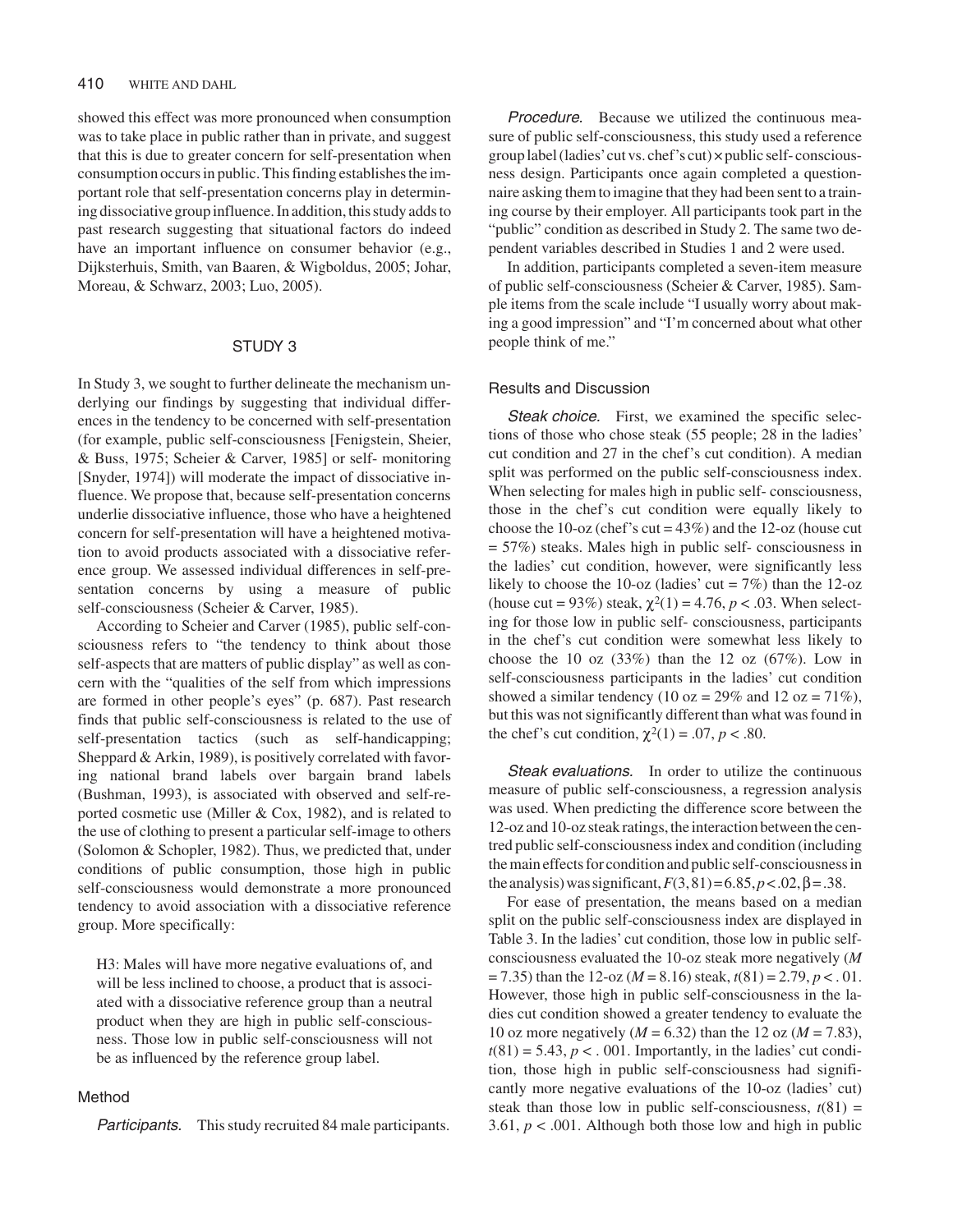

FIGURE 3 Steak Ratings Among Males as a Function of Reference Group Condition and Public Self-Consciousness.

self-consciousness rated the 10-oz steak more negatively than the 12-oz steak in the ladies cut condition, the effect size was larger for those high  $(d = 1.21)$  rather than low  $(d = .62)$ in public self-consciousness. Among those in the chef's cut condition, those low in public self-consciousness rated the 10-oz and the 12-oz steaks as being similar  $(M = 7.76$  and 7.99, respectively). In addition, among those in the chef's cut condition who were high in public self-consciousness, the 10-oz and 12-oz steaks were evaluated similarly (*M* = 7.78 and 7.73, respectively).

The results of Study 3 indicated that participants high in public self-consciousness demonstrated a stronger desire to avoid a product associated with a dissociative reference group than those low in public self-consciousness. We suggest that those high in public self-consciousness showed a stronger tendency to avoid a product associated with a dissociative reference group in a public setting because they have a heightened concern for publicly displayed aspects of the self. Further, we propose that self-presentation concerns motivate the influence of dissociative reference groups on consumers' evaluations and choice in our studies.

## GENERAL DISCUSSION

Across three studies, consumers were less inclined to choose and evaluated a product more negatively when it was associated with a dissociative reference group than when it was neutral. The current studies extend classic reference group research by examining the influence of dissociative associations on consumer evaluations and choice. Importantly we build on previous work that has focused on self-reports of (Bearden & Etzel, 1982; Childers & Rao, 1992) and reactions to (Sengupta et al., 2002) actual reference group influence, by demonstrating that the simple association of a product with a dissociative group leads people to evaluate the product less favorably and to avoid choosing that product. We contend that the tendency to avoid a product associated with a dissociative reference group is largely driven by self-presentational concerns. Consumers were more likely to negatively evaluate and avoid choosing a product associated with a dissociative group when consumption was to occur in public rather than private (Study 2), and demonstrated greater susceptibility to reference group influence when they were high rather than low in private self-consciousness (Study 3). Thus, the consumption preferences demonstrated in the current studies reflected a desire to present a positive self-image to others.

The current research also complements and expands upon social identity research that has examined when out-group differentiation effects are likely to occur (e.g., Brown, 2000). We do so by examining the specific role of dissociative reference groups in determining consumer preferences, which has not been explicitly investigated in the social identity literature. As noted earlier, a dissociative group is a unique and influential type of out-group that the individual is specifically motivated to avoid. Further, we highlight the novel finding that reference group influence and, in particular, dissociative reference group influence is heightened when self- presentation concerns are relevant.

#### Implications of the Research

The results have several substantive implications. First, it may be valuable to utilize dissociative reference groups in general marketing communications. The use of dissociative reference groups in advertising campaigns, for example, represents a novel and underutilized method of influencing consumer preferences. Such strategies include highlighting the dissociative associations of not using a particular brand or highlighting the dissociative consequences of using a competitor's brand. Pepsi has used such a strategy against Coke in the past. In one example, a party of Pepsi drinkers is juxtaposed against a group of nursing home residents drinking Coke. Presumably nursing home patients represent a dissociative group for Pepsi's target market, and Pepsi hopes that consumers will be motivated to choose the alternative, nondissociative option—Pepsi.

Second, the use of dissociative reference groups may be particularly effective in health and social marketing campaigns, because the goal is often to discourage undesirable behaviors (e.g., smoking, drinking and driving). Although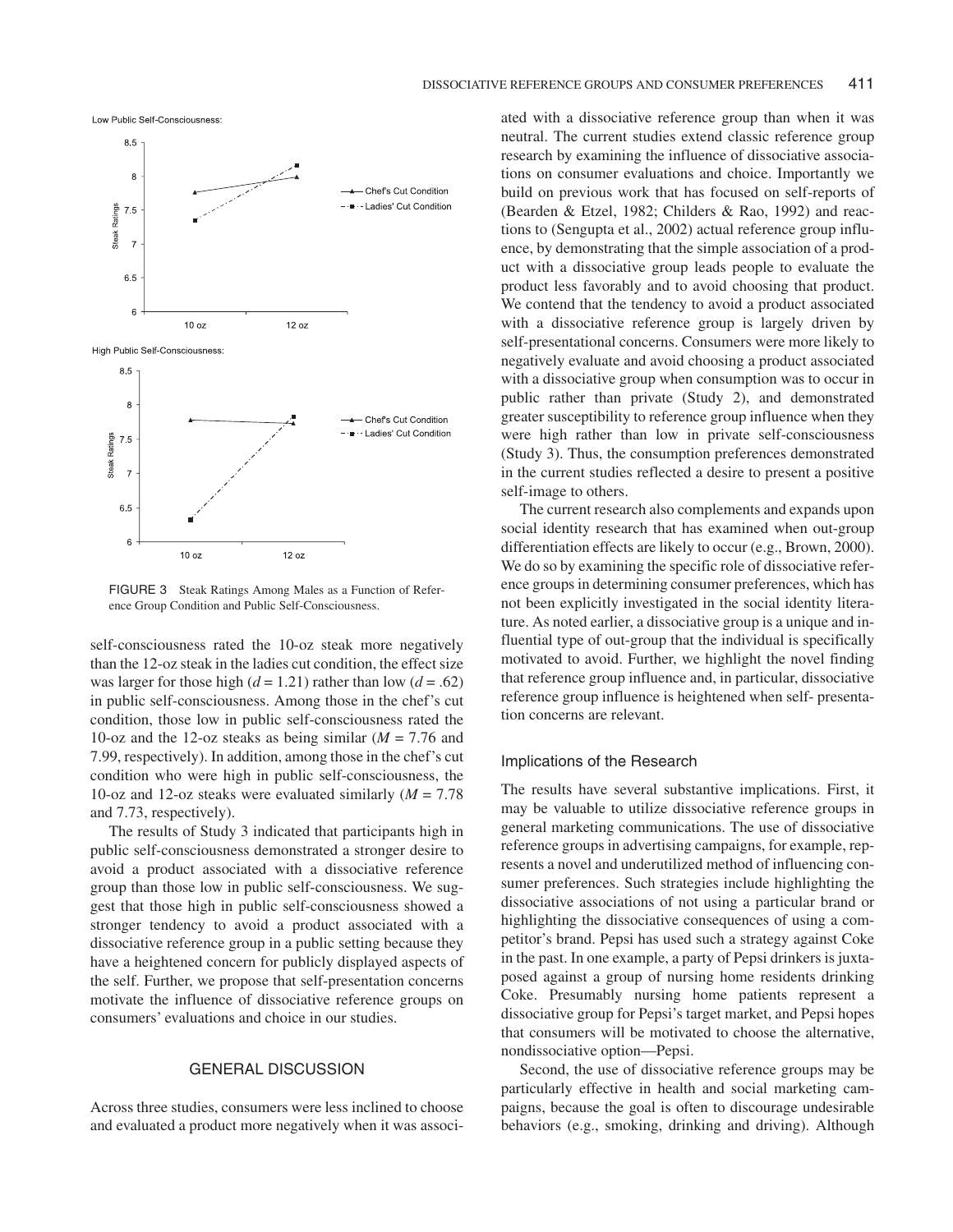research has yet to test this possibility, dissociative reference groups may be more effective than other types of reference groups in influencing prevention-focused behaviors (i.e., those that focus on the avoidance of negative outcomes; Higgins, 2002), because dissociative reference groups involve a desire to *avoid* being associated with an undesired group. When an individual's motivational state (e.g., a prevention focus) is consistent with the way an individual engages in an activity (e.g., in this case, avoiding particular behaviors) "regulatory fit" occurs (Higgins, 2005).

Finally, dissociative reference groups have implications for consumer brand relationships, brand loyalty, and choice. Recent research suggests that consumers form relationships with brands in ways very similar to how they form relationships with other people (e.g., Fournier, 1998). Given the similarities between human-to-human and human-to-brand interactions, it is noteworthy that consumers can be motivated to avoid dissociative product associations in much the same way as they are motivated to avoid associations with other people they view negatively. Future research might extend the current findings to examine whether consumers' evaluations of the same brand can be altered by manipulating the salience of a positive referent versus a dissociative referent. It is also interesting to note that consumers may not only be brand loyal because of positive associations to brands, but also because they wish to avoid the implications of other dissociative brands. Research could profitably examine the antecedents and consequences of brand loyalty that are driven by the desire to avoid association with a dissociative referent. Similarly, research indicates that consumers can choose a brand by either selecting appropriate brands or by rejecting inappropriate brands (Meloy & Russo, 2004). Depending on the strategy used, this may lead to preference reversals (e.g., Shafir, 1993). It would be interesting to examine how the presence of a brand associated with a dissociative reference group might influence this process.

### Directions for Future Research

As noted earlier, we propose that the consumption preferences demonstrated in the current studies reflected a desire to present a positive self-image to others. However, we do not believe that this is the only possible mechanism underlying these effects. It seems likely that although concerns about public self-image motivate the avoidance of products associated with dissociative reference groups, private self-image might also be an important factor. Indeed, past research finds that consumers' concerns for private as well as public self-image relate to the degree to which they engage in self-enhancement strategies (Argo, White, & Dahl, forthcoming). Further, research finds that people consume products in ways that are congruent with the self (Kleine, Kleine, & Kernan, 1993; Sirgy, 1982), and it seems likely that they will similarly avoid consuming products in ways that are congruent with who they do not wish to be. It may be the case that for consumers who strongly identify with their membership group (e.g., being male in the current context), these dissociative effects might be more pronounced. Research demonstrates that an individual's attitudes and intentions are particularly influenced by in-group members when he or she strongly identify with the membership group (Terry & Hogg, 1996; Whittler & Spira, 2002). It seems likely that membership group identification will similarly heighten dissociative influence. In addition, for consumers who have their own identity temporarily activated in memory (i.e., primed; Forehand & Deshpandé, 2001), the desire to avoid products associated with dissociative groups might be facilitated. Although our effects were more pronounced when self-presentation concerns were most relevant, when presentation concerns were not salient consumers still demonstrated a tendency towards avoiding products associated with dissociative reference groups. It seems likely that conditions that highlight the importance of self-identity might also enhance dissociative effects. Our current research is examining these possibilities (White & Dahl, 2006).

Future research could also profitably examine dissociative influence using different product categories. In the current studies, our dissociative effects could be enhanced by the specific product category chosen. For example, if steak is viewed as a particularly masculine product, this may have heightened dissociative influence. In addition, research might examine other types of dissociative reference groups based on age subcultures (e.g., the baby boomer who avoids products associated with being elderly), status (e.g., the teenager who avoids products that are associated with being uncool), as well as health and social consequences (e.g., the person who wants to avoid smelling like a smoker or being classified as a drunk driver). Finally, although we examined chronic tendencies to avoid particular groups, research could also examine whether situational shifts in preferences for particular groups can influence consumer preferences (e.g., White & Argo, 2006).

One word of caution regarding the use of dissociative reference groups in marketing communications: We do not mean to imply that dissociative reference groups should be used to propagate negative stereotypes about particular groups. Our manipulation of the ladies' cut steak did not involve communicating negative or disparaging information about that group. Instead, the studies demonstrated that the simple presence of a group that an individual has a predisposed motivation to avoid is enough to lead to the avoidance of particular products. We do not believe that it is necessary to present particular groups in a negative light for dissociative influence to be effective, and, indeed, that using such a strategy may backfire and have adverse effects. The current research is a first step toward demonstrating that dissociative reference groups can influence consumer preferences. This area of inquiry represents a relatively untapped, yet important, direction for consumer research.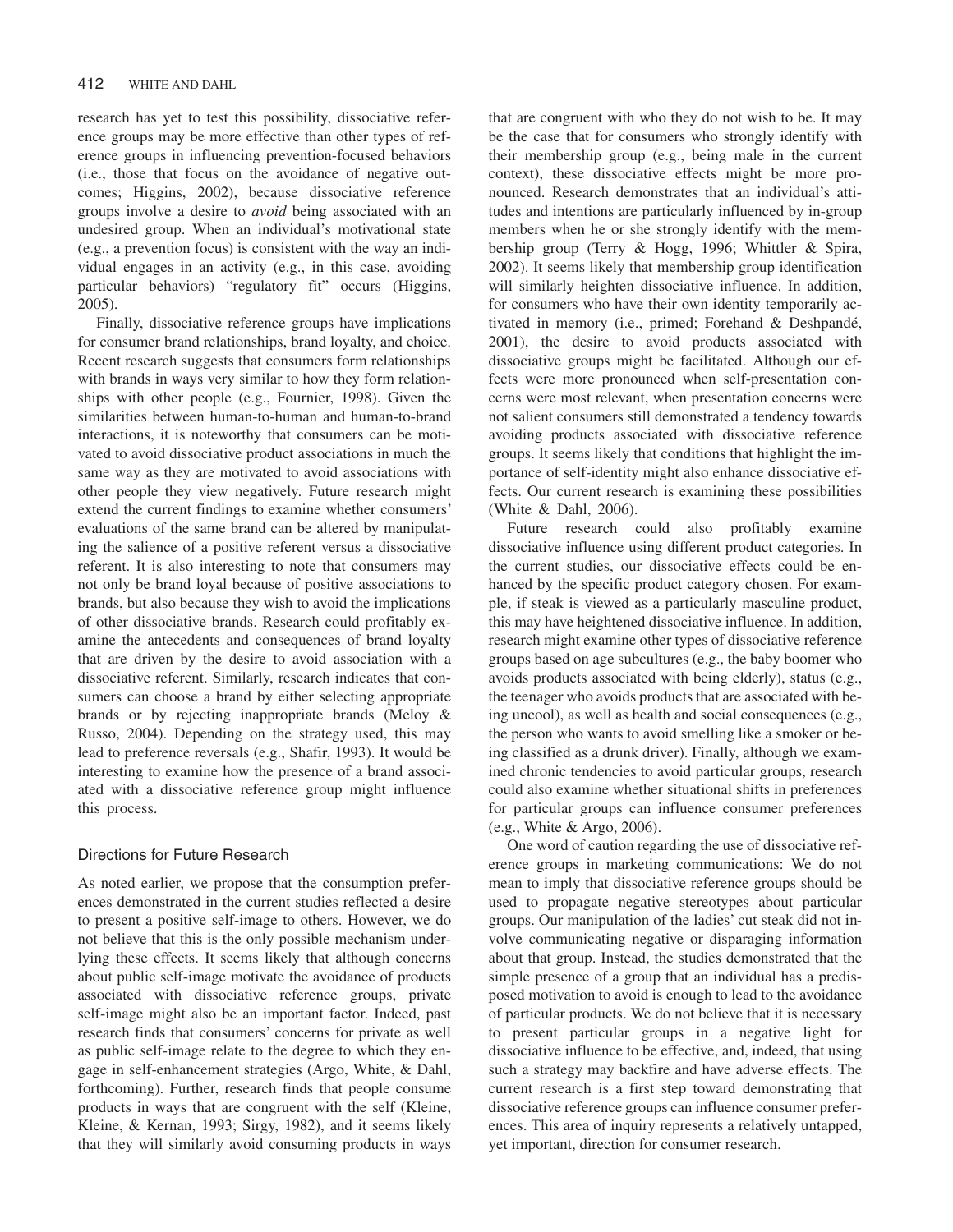#### ACKNOWLEDGMENTS

We would like to thank Jennifer Argo, Peter Darke, Leaf Van Boven, and two readers, Meng Zhang of University of Toronto and Arul Mishra of University of Iowa, for their helpful comments. The financial support from the University of Calgary and the Social Sciences and Humanities Research Council of Canada is gratefully acknowledged.

# **REFERENCES**

- Abrams, D., Wetherell, M., Cochrane, S., Hogg, M. A., & Turner, J. C. (1990). Knowing what to think by knowing who you are: Self-categorization and the nature of norm formation, conformity, and group polarization. *British Journal of Social Psychology, 29*(2), 97–119.
- Argo, J. J, Dahl, D. W., & Manchanda, R. V. (2005). The influence of a mere social presence in a retail context. *Journal of Consumer Research, 32*(2), 207–212.
- Argo, J. J., White, K., & Dahl, D. W. (forthcoming). Social comparison theory and deception in the interpersonal exchange of consumption information. *Journal of Consumer Research*.
- Ashworth, L., Darke, P. R., & Schaller, M. (2005). No one wants to look cheap: Trade-offs between social disincentives and the economic and psychological incentives to redeem coupons. *Journal of Consumer Psychology, 15*(4), 295–306.
- Banister, E. N., & Hogg, M. K. (2004). Negative symbolic consumption and consumers' drive for self-esteem. *European Journal of Marketing*, *38*(7) 850–868.
- Batra, R., & Homer, P. M. (2004). The situational impact of brand image beliefs. *Journal of Consumer Psychology, 14*(3), 318–330.
- Bearden, W. O., & Etzel M. J. (1982). Reference group influence on product and brand purchase decisions. *Journal of Consumer Research, 9*(2), 183–194.
- Bourne, F. S. (1957). Group influence in marketing and public relations. In R. Likert & S. P. Hayes (Eds.), *Some applications of behavioral research* (pp. 207–257). Basil, Switzerland: UNESCO.
- Brewer, M. B. (1979). In-group bias in the minimal group situation: A cognitive-motivational analysis. *Psychological Bulletin, 86*(2), 307–324.
- Brooks, F. L. (2000). Beneath contempt: The mistreatment of nontraditional/ gender atypical boys. In Cassese, J. (Ed.), *Gay men and childhood sexual trauma: Integrating the shattered self* (pp. 107–115). Binghamton, NY: Haworth.
- Brown, R. (2000). Social identity theory: Past achievements, current problems, and future challenges. *European Journal of Social Psychology, 30*(6), 745–778.
- Bushman, B. J. (1993). What's in a name? The moderating role of public self- consciousness on the relation between brand label and brand preference. *Journal of Applied Psychology, 78*(5), 857–861.
- Carver, C. S., & Humphries, C. (1981). Havana daydreaming: A study of self-consciousness and the negative reference group among Cuban Americans. *Journal of Personality and Social Psychology, 40*(3), 545–552.
- Childers, T. L., & Rao, A. R. (1992). The influence of familial and peer-based reference groups on consumer decisions. *Journal of Consumer Research, 19*(2), 198–211.
- Cross, S. E., & Markus, H. R. (1993). Gender in thought, belief, and action: A cognitive approach. In A. E. Beall & R. J. Sternberg (Eds.), *Psychology of gender* (pp. 55–98). New York: Guilford.
- Czellar, S. (2006). Self-presentational effects in the implicit association test. *Journal of Consumer Psychology, 16*(1), 92–100.
- Dijksterhuis, A., Smith, P. K., van Baaren, R. B., & Wigboldus, D. H. J. (2005). The unconscious consumer: Effects of environment on consumer behavior. *Journal of Consumer Psychology, 15*(3), 193–202.
- Elling, A., & Knoppers, A. (2005). Sport, gender, and ethnicity: Practices of symbolic inclusion/exclusion. *Journal of Youth and Adolescence, 34*(3), 257–268.
- Englis, B. G., & Solomon, M. R. (1995). To be and not to be: Lifestyle imagery, reference groups, and the clustering of America. *Journal of Advertising, 24*(1), 13–28.
- Erdogan, B. Z., Baker, M. J., & Tagg, S. (2001). Selecting celebrity endorsers: The practitioner's perspective. *Journal of Advertising Research, 41,* 39–48.
- Escalas, J. E., & Bettman, J. R. (2003). You are what they eat: The influence of reference groups on consumers'connections to brands. *Journal of Consumer Psychology, 13*(3), 339–348.
- Fenigstein, A., Scheier, M. F, & Buss, A. H. (1975). Public and private self-consciousness: Assessment and theory. *Journal of Consulting and Clinical Psychology, 43*(4), 522–527.
- Folkes, V. S., & Kiesler, T. (1991). Social cognition: Consumer inferences about the self and others. In T. S Robertson & H. H. Kassarjian (Eds.), *Handbook of consumer behavior* (pp. 281–315). Englewood Cliffs, NJ: Prentice Hall.
- Forehand, M. R., & Deshpandé, R. (2001). What we see makes us who we are: Priming ethnic self-awareness and advertising response. *Journal of Marketing Research, 38*(3), 336–348.
- Fournier, S. (1998). Consumers and their brands: Developing relationship theory in consumer research. *Journal of Consumer Research, 24*(2), 343–373.
- Graef, T. R. (1996). Image congruence effects on product evaluations: The role of self- monitoring and public/private consumption. *Psychology & Marketing, 13*(5), 481–499.
- Grubb, E. L., & Gratgwohl, H. L. (1967). Consumer self-concept, symbolism, and market behavior: A theoretical approach. *Journal of Marketing, 31,* 22–27.
- Goffman, E. (1959). *The presentation of self in everyday life*. Oxford, UK: Doubleday.
- Haslam, S. A., McGarty, G., & Turner, J. C. (1996). Salient group memberships and persuasion: The role of social identity and the validation of beliefs. In J. L. Nye & A. M. Brewer (Eds.), *What's social about social cognition?: Research on socially shared cognition in small groups* (pp. 29–56). Thousand Oaks, CA: Sage.
- Haslam, A. S., McGarty, C., Hutchingson, K. J., & Turner, J. C. (1994). The effects of salient group memberships on persuasion. *Small Group Research, 25*(2), 267–293.
- Higgins, E. T. (2002). How self-regulation creates distinct values: The case of promotion and prevention decision making. *Journal of Consumer Psychology, 12*(3), 177–191.
- Higgins, E. T. (2005). Value from regulatory fit. *Current Directions in Psychological Science, 14*, 209–213.
- Hyman, H. H. (1942). The psychology of status. *Archives of Psychology* (Columbia University), No. 269.
- Jackson, L. A., Sullivan, L. A., Harnish, R., & Hodge, C. N. (1996). Achieving positive social identity: Social mobility, social creativity, and permeability of group boundaries. *Journal of Personality and Social Psychology, 70*(2), 241–254.
- Johar, G. V., Moreau, P., & Schwarz, N. (2003). Gender typed advertisements and impression formation: The role of chronic and temporary accessibility. *Journal of Consumer Psychology, 13*(3), 220–229.
- Kamins, M. A. (1990). An investigation into the "match-up" hypothesis in celebrity advertising: When beauty may be only skin deep. *Journal of Advertising, 19*(1), 4–13.
- Kleine, R. E, Kleine, S. S., & Kernan, J. B (1993). Mundane consumption and the self: A social- identity perspective. *Journal of Consumer Psychology, 2*(3), 209–235.
- Lee, K., & Shavitt, S. (forthcoming). The use of cues depends on goals: Store reputation affects product judgments when social identity goals are salient. *Journal of Consumer Psychology, 16*(3).
- Lockwood, P., & Kunda, Z. (1997). Superstars and me: Predicting the impact of role models on the self. *Journal of Personality and Social Psychology, 73*(1), 91–103.